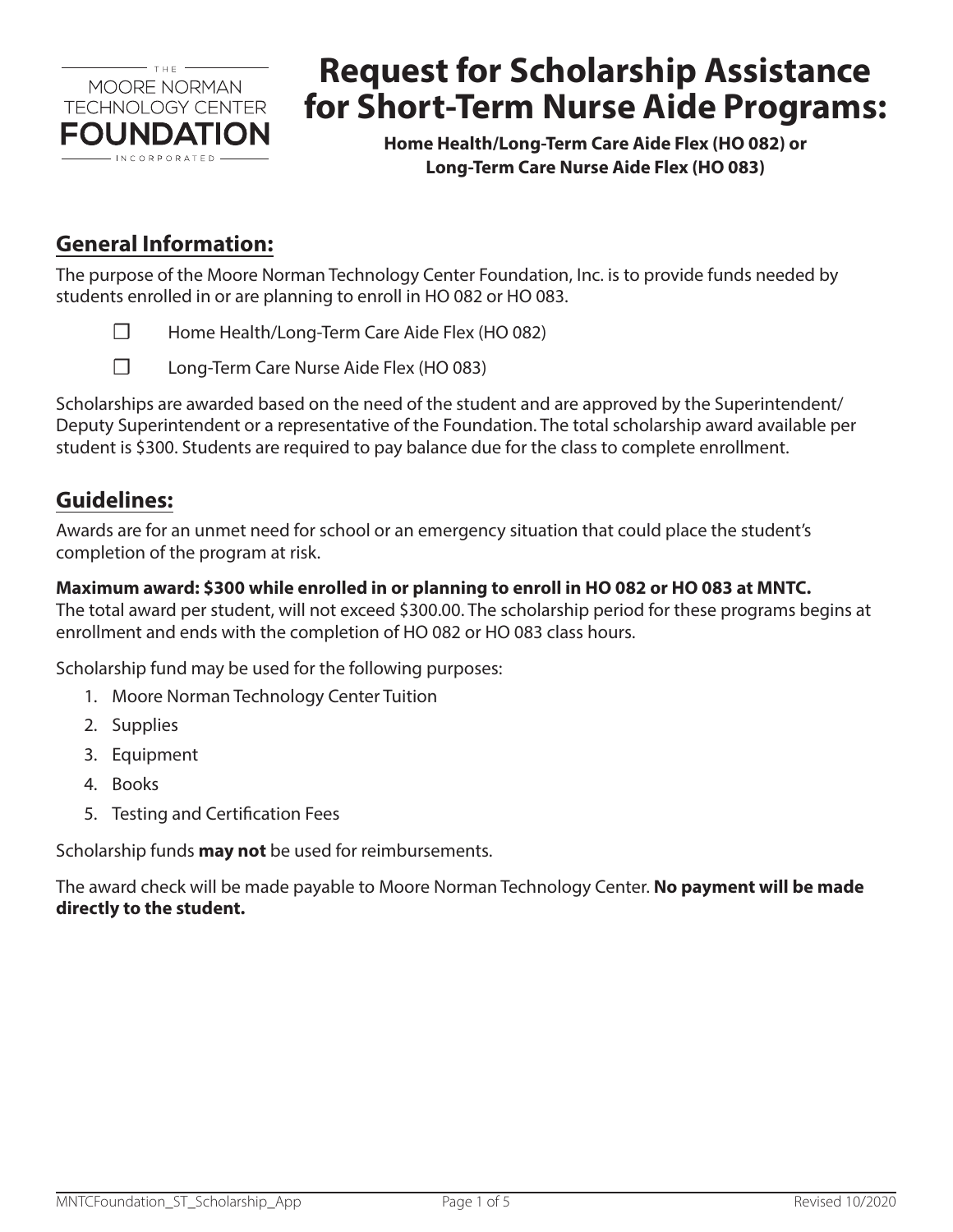Student eligibility criteria for an MNTC Foundation scholarship:

- 1. Enrolled in Home Health/Long-Term Care Aide Flex (HO 082) or Long-Term Care Nurse Aide Flex (HO 083) at Moore Norman Technology Center.
- 2. Demonstrate hardship or financial need.
- 3. Complete the scholarship form, including a support statement from the student's MNTC Program Coordinator or Career Advisor/Counselor.
- 4. Explain the need clearly and submit documentation of costs.

The award will be based on hardship/financial need. An applicant's need may be determined by available income, employment status, dependency status, or other factors.

## **Instructions:**

Applicant must submit completed application (Sections I and II including a support statement) to their MNTC Program Coordinator or Career Advisor/Counselor. Notification of the award will be made to the applicant within two (2) business days after receipt of the completed scholarship form in the Superintendent's office. Students are required to pay balance due for the class to complete enrollment.

Please read each section carefully to ensure that all information is complete before returning the scholarship form.

#### **Section I: To be completed by student**

- A. Student must complete Section I of the scholarship form.
- B. Student should submit application to a Program Coordinator or Career Advisor/Counselor so they can complete Section II.

#### **Section II. To be completed by Program Coordinator or Career Advisor/Counselor**

- A. Program Coordinator or Career Advisor/Counselor must complete Section II of the scholarship application.
- B. A support statement by the Program Coordinator or Career Advisor/Counselor must accompany the scholarship form.
- C. Forms are submitted by the Program Coordinator, Career Advisor/Counselor, or the student to the professional assistant in the Superintendent's/Administration office.

#### **Section III. Foundation Use Only**

- A. Applications will be reviewed by the Superintendent/Deputy Superintendent or MNTC Foundation representative.
- B. Forms are delivered to the Foundation treasurer for check processing and letter of approval/denial.
- C. Applicant will be notified within two (2) business days of approval/denial after receipt in the Superintendent's office.
- D. The award check will be made payable to Moore Norman Technology Center. No payment will be made directly to the student.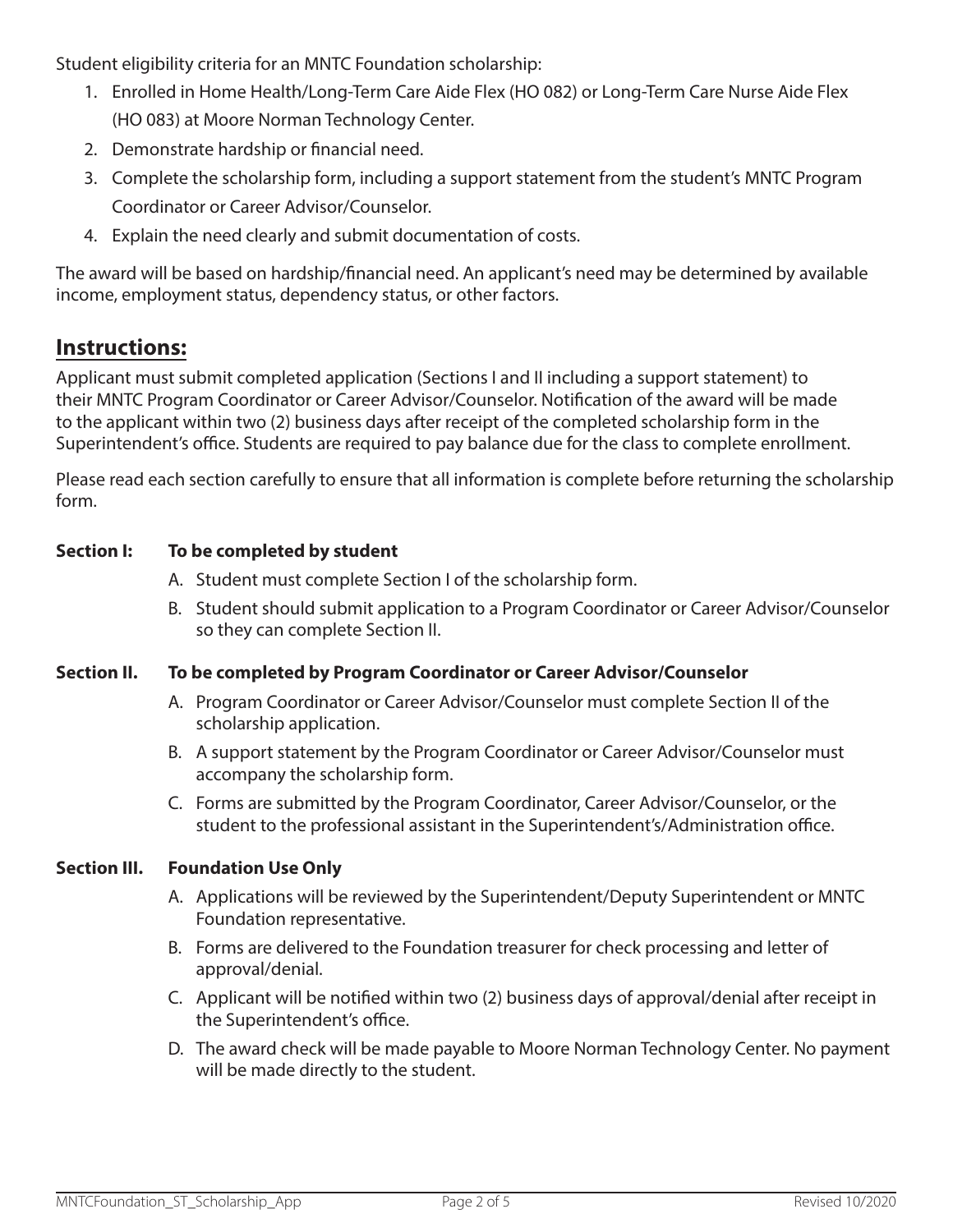

## **Request for Scholarship Assistance Section I. Student Information**

## **Directions:**

- A. Student must complete Section I of the scholarship form.
- B. Student should submit application to a Program Coordinator or Career Advisor/Counselor so they can complete Section II.

|   |           | Select the class in which you are enrolled: |                                                                                               |  |
|---|-----------|---------------------------------------------|-----------------------------------------------------------------------------------------------|--|
| П |           |                                             | Home Health/Long-Term Care Aide Flex (HO 082)                                                 |  |
| ┓ |           |                                             | Long-Term Care Nurse Aide Flex (HO 083)                                                       |  |
|   |           |                                             |                                                                                               |  |
|   |           |                                             |                                                                                               |  |
|   |           |                                             |                                                                                               |  |
|   |           |                                             | Have you applied for an MNTC Foundation Scholarship during this school year?                  |  |
|   | <b>No</b> |                                             |                                                                                               |  |
|   | Yes       |                                             |                                                                                               |  |
|   |           |                                             | Describe hardship and reason for your request. (Maximum of \$300 per class, HO 082 or HO 083) |  |
|   |           |                                             |                                                                                               |  |
|   |           |                                             |                                                                                               |  |
|   |           |                                             |                                                                                               |  |
|   |           |                                             |                                                                                               |  |
|   |           |                                             |                                                                                               |  |
|   |           |                                             |                                                                                               |  |
|   |           |                                             |                                                                                               |  |
|   |           |                                             |                                                                                               |  |

\_\_\_\_\_\_\_\_\_\_\_\_\_\_\_\_\_\_\_\_\_\_\_\_\_\_\_\_\_\_\_\_\_\_\_\_\_\_\_\_\_\_\_\_\_\_\_\_\_\_\_\_\_\_\_\_\_\_\_\_\_\_\_\_\_\_\_\_\_\_\_\_\_\_\_\_\_\_\_\_\_\_\_\_\_\_\_\_\_\_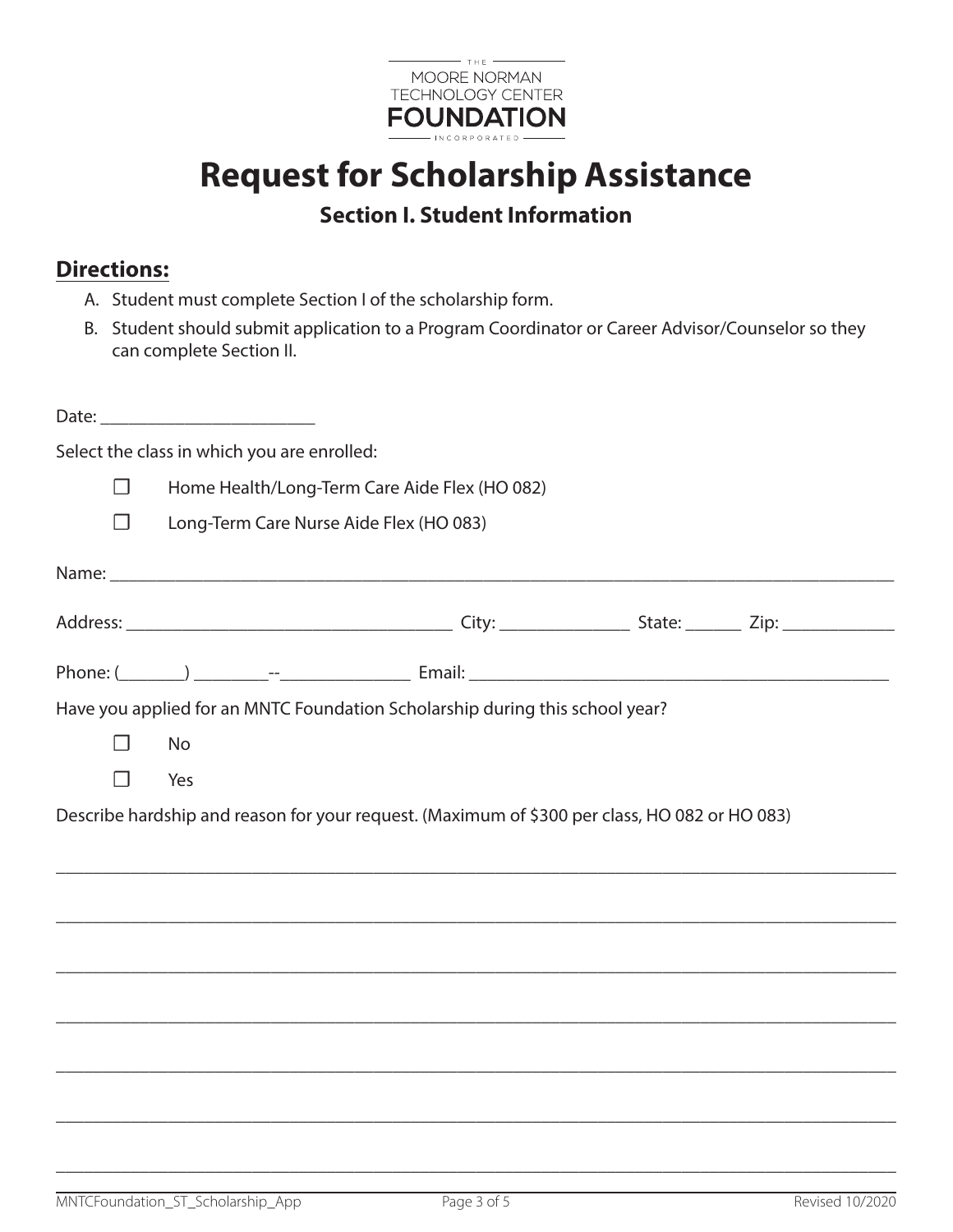## **Section II. Teacher/Instructor or Coordinator Information**

#### **Directions:**

| A. Program Coordinator or Career Advisor/Counselor must complete Section II of the scholarship |
|------------------------------------------------------------------------------------------------|
| application.                                                                                   |

- B. A support statement by the Program Coordinator or Career Advisor/Counselor must accompany the scholarship form.
- C. Forms are submitted by the Program Coordinator, Career Advisor/Counselor, or the student to the professional assistant in the Superintendent's/Administration office.

\_\_\_\_\_\_\_\_\_\_\_\_\_\_\_\_\_\_\_\_\_\_\_\_\_\_\_\_\_\_\_\_\_\_\_\_\_\_\_\_\_\_\_\_\_\_\_\_\_\_\_\_\_\_\_\_\_\_\_\_\_\_\_\_\_\_\_\_\_\_\_\_\_\_\_\_\_\_\_\_\_\_\_\_\_\_\_\_\_\_

\_\_\_\_\_\_\_\_\_\_\_\_\_\_\_\_\_\_\_\_\_\_\_\_\_\_\_\_\_\_\_\_\_\_\_\_\_\_\_\_\_\_\_\_\_\_\_\_\_\_\_\_\_\_\_\_\_\_\_\_\_\_\_\_\_\_\_\_\_\_\_\_\_\_\_\_\_\_\_\_\_\_\_\_\_\_\_\_\_\_

\_\_\_\_\_\_\_\_\_\_\_\_\_\_\_\_\_\_\_\_\_\_\_\_\_\_\_\_\_\_\_\_\_\_\_\_\_\_\_\_\_\_\_\_\_\_\_\_\_\_\_\_\_\_\_\_\_\_\_\_\_\_\_\_\_\_\_\_\_\_\_\_\_\_\_\_\_\_\_\_\_\_\_\_\_\_\_\_\_\_

\_\_\_\_\_\_\_\_\_\_\_\_\_\_\_\_\_\_\_\_\_\_\_\_\_\_\_\_\_\_\_\_\_\_\_\_\_\_\_\_\_\_\_\_\_\_\_\_\_\_\_\_\_\_\_\_\_\_\_\_\_\_\_\_\_\_\_\_\_\_\_\_\_\_\_\_\_\_\_\_\_\_\_\_\_\_\_\_\_\_

\_\_\_\_\_\_\_\_\_\_\_\_\_\_\_\_\_\_\_\_\_\_\_\_\_\_\_\_\_\_\_\_\_\_\_\_\_\_\_\_\_\_\_\_\_\_\_\_\_\_\_\_\_\_\_\_\_\_\_\_\_\_\_\_\_\_\_\_\_\_\_\_\_\_\_\_\_\_\_\_\_\_\_\_\_\_\_\_\_\_

\_\_\_\_\_\_\_\_\_\_\_\_\_\_\_\_\_\_\_\_\_\_\_\_\_\_\_\_\_\_\_\_\_\_\_\_\_\_\_\_\_\_\_\_\_\_\_\_\_\_\_\_\_\_\_\_\_\_\_\_\_\_\_\_\_\_\_\_\_\_\_\_\_\_\_\_\_\_\_\_\_\_\_\_\_\_\_\_\_\_

\_\_\_\_\_\_\_\_\_\_\_\_\_\_\_\_\_\_\_\_\_\_\_\_\_\_\_\_\_\_\_\_\_\_\_\_\_\_\_\_\_\_\_\_\_\_\_\_\_\_\_\_\_\_\_\_\_\_\_\_\_\_\_\_\_\_\_\_\_\_\_\_\_\_\_\_\_\_\_\_\_\_\_\_\_\_\_\_\_\_

\_\_\_\_\_\_\_\_\_\_\_\_\_\_\_\_\_\_\_\_\_\_\_\_\_\_\_\_\_\_\_\_\_\_\_\_\_\_\_\_\_\_\_\_\_\_\_\_\_\_\_\_\_\_\_\_\_\_\_\_\_\_\_\_\_\_\_\_\_\_\_\_\_\_\_\_\_\_\_\_\_\_\_\_\_\_\_\_\_\_

\_\_\_\_\_\_\_\_\_\_\_\_\_\_\_\_\_\_\_\_\_\_\_\_\_\_\_\_\_\_\_\_\_\_\_\_\_\_\_\_\_\_\_\_\_\_\_\_\_\_\_\_\_\_\_\_\_\_\_\_\_\_\_\_\_\_\_\_\_\_\_\_\_\_\_\_\_\_\_\_\_\_\_\_\_\_\_\_\_\_

\_\_\_\_\_\_\_\_\_\_\_\_\_\_\_\_\_\_\_\_\_\_\_\_\_\_\_\_\_\_\_\_\_\_\_\_\_\_\_\_\_\_\_\_\_\_\_\_\_\_\_\_\_\_\_\_\_\_\_\_\_\_\_\_\_\_\_\_\_\_\_\_\_\_\_\_\_\_\_\_\_\_\_\_\_\_\_\_\_\_

\_\_\_\_\_\_\_\_\_\_\_\_\_\_\_\_\_\_\_\_\_\_\_\_\_\_\_\_\_\_\_\_\_\_\_\_\_\_\_\_\_\_\_\_\_\_\_\_\_\_\_\_\_\_\_\_\_\_\_\_\_\_\_\_\_\_\_\_\_\_\_\_\_\_\_\_\_\_\_\_\_\_\_\_\_\_\_\_\_\_

\_\_\_\_\_\_\_\_\_\_\_\_\_\_\_\_\_\_\_\_\_\_\_\_\_\_\_\_\_\_\_\_\_\_\_\_\_\_\_\_\_\_\_\_\_\_\_\_\_\_\_\_\_\_\_\_\_\_\_\_\_\_\_\_\_\_\_\_\_\_\_\_\_\_\_\_\_\_\_\_\_\_\_\_\_\_\_\_\_\_

Student Name: <u>and the student</u> of the student  $\sum_{i=1}^{n}$  and  $\sum_{i=1}^{n}$  and  $\sum_{i=1}^{n}$  and  $\sum_{i=1}^{n}$  and  $\sum_{i=1}^{n}$  and  $\sum_{i=1}^{n}$  and  $\sum_{i=1}^{n}$  and  $\sum_{i=1}^{n}$  and  $\sum_{i=1}^{n}$  and  $\sum_{i=1}^{n}$  and  $\sum_{i$ 

☐ Home Health/Long-Term Care Aide Flex (HO 082)

☐ Long-Term Care Nurse Aide Flex (HO 083)

Enrollment Date: \_\_\_\_\_\_\_\_\_\_\_\_\_\_\_\_\_\_\_

Support Statement:

(If needed, you may continue on the back of this page.)

Signature: \_\_\_\_\_\_\_\_\_\_\_\_\_\_\_\_\_\_\_\_\_\_\_\_\_\_\_\_\_\_\_\_\_\_\_\_\_\_\_\_\_\_\_\_\_\_\_\_\_\_\_\_\_ Date: \_\_\_\_\_\_\_\_\_\_\_\_\_\_\_\_\_\_\_\_\_